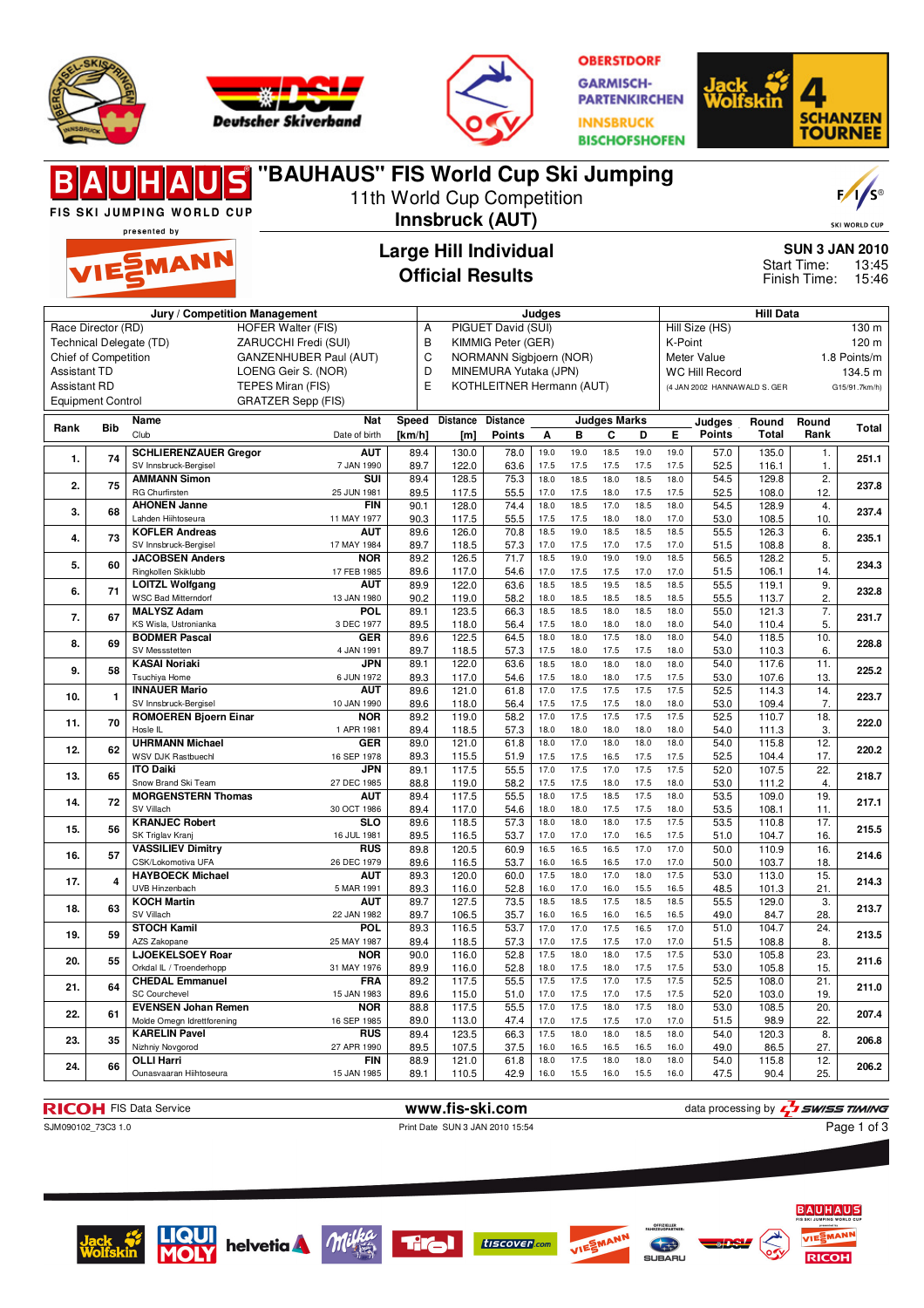





**OBERSTDORF GARMISCH-PARTENKIRCHEN INNSBRUCK BISCHOFSHOFEN** 



## **"BAUHAUS" FIS World Cup Ski Jumping**  $F/1/S^{\circ}$ 11th World Cup Competition FIS SKI JUMPING WORLD CUP **Innsbruck (AUT)** SKI WORLD CUR presented by **Large Hill Individual SUN 3 JAN 2010 EMANN** Start Time: 13:45 **Official Results** Finish Time: 15:46 **Nat Judges Marks Rank Bib Name Judges Round Round Speed Distance Distance Rank Total** Date of birth Club **Points Total [km/h] [m] Points A B C D E 25. 19 KORNILOV Denis RUS**<br>17 AUG 1986 **RUS** 89.6 115.5 51.9 17.0 16.5 17.0 16.5 50.5 102.4 27. 205.0<br>17 AUG 1986 89.7 114.5 50.1 17.0 17.5 17.5 17.5 17.5 52.5 102.6 20. Sdushor N. Novgorod Dinamo 89.7 | 114.5 | 50.1 | 17.0 17.5 17.5 17.5 17.5 | 52.5 | 102.6 | 20. **26. 36 FETTNER Manuel AUT**<br>17 JUN 1985 **4UT** 89.0 116.5 53.7 17.0 17.0 17.0 17.0 17.5 51.0 104.7 24. 198.9<br>17 JUN 1985 89.0 111.5 44.7 16.5 16.5 16.5 16.5 16.5 16.5 49.5 49.9 94.2 23. SV Innsbruck-Bergisel 89.0 111.5 44.7 16.5 16.5 16.5 16.5 16.5 49.5 94.2 23. **27. 31 TAKEUCHI Taku JPN 195.8 195.8 195.8 195.8 195.8 195.8 195.8 195.8 195.8** Kitano Construction Corp. Ski Club 20 MAY 1987 89.3 | 110.0 | 42.0 | 17.0 17.0 17.0 17.0 17.0 | 51.0 | 93.0 | 24. **28. 43 THURNBICHLER Stefan AUT 186.7** 89.6 **113.5** 48.3 17.0 17.0 17.0 17.5 17.0 51.0 99.3 30. **186.7** Kitzbueheler Ski Club 2 MAR 1984 89.6 108.0 38.4 16.0 17.0 16.5 16.0 16.5 49.0 87.4 26. **29. 21 KARPENKO Nikolay KAZ** 10 **KAZ** 89.4 114.5 50.1 17.0 16.5 17.0 17.5 17.5 51.5 101.6 28.<br>10 AUG 1981 89.4 105.5 33.9 16.5 17.0 17.0 16.5 16.5 50.0 83.9 29. Zska-Almaty 89.4 | 105.5 | 33.9 | 16.5 17.0 17.0 16.5 16.5 | 50.0 | 83.9 | 29. **30. 10 FREITAG Richard GER GER** 89.4 114.5 50.1 17.0 17.0 17.0 17.0 17.0 51.0 101.1 29. 183.1<br>14 AUG 1991 89.5 105.0 33.0 16.0 16.5 16.0 16.5 16.5 49.0 82.0 30. SG Nickelhuette Aue 89.5 | 105.0 | 33.0 | 16.0 16.5 16.0 16.5 16.5 | 49.0 | 82.0 | 30. **not qualified for Final round 31. 42 HLAVA Lukas CZE CZE** 89.6 113.5 48.3 17.0 17.0 17.5 16.5 16.5 50.5 98.8 31. 98.8 Dukla Liberec **32. 46 NEUMAYER Michael GER GER** 89.7 114.0 49.2 16.5 16.5 16.0 16.5 16.5 49.5 98.7 32. 98.7 SK Berchtesgaden **32. 24 MECHLER Maximilian GER** 89.1 | 114.0 | 49.2 | 16.5 16.5 16.5 16.5 16.5 | 49.5 | 98.7 | 32. | **98.7** WSV Isny 3 JAN 1984 **34. 52 SCHMITT Martin GER** 89.4 | 113.0 | 47.4 | 16.5 17.0 17.0 16.5 17.0 | 50.5 | 97.9 | 34. | **97.9** SC Furtwangen 29 JAN 1978 **34. 47 MUELLER Lukas AUT AUT** 89.6 113.0 47.4 17.0 17.0 16.0 17.0 16.5 50.5 97.9 34. 97.9<br>14 MAR 1992 Sv Villach **36. 38 PREVC Peter SLO SLO** 89.9 113.5 48.3 16.0 16.5 17.0 16.5 16.5 49.5 97.8 36. 97.8<br>20 SEP 1992 SK Triglav Kranj<br>**JANDA Jakub CZE 37. 54 JANDA Jakub** Dukla Frenstat P.R. **89.1 | 112.0 | 45.6 | 16.5 17.0 18.5 16.5 17.0 | 50.5 | 96.1 | 37. | 96.1** 27 APR 1978 **37. 50 KUETTEL Andreas SUI** 89.6 | 112.0 | 45.6 | 17.0 17.0 16.5 16.5 17.0 | 50.5 | 96.1 | 37. | **96.1** Einsiedel 25 APR 1979 **37. 45 DAMJAN Jernej SLO 96.1 96.1 88.6 112.0 45.6 16.5 16.5 17.0 17.0 17.0 50.5 96.1 37. 96.1 96.1** SSK Ilirija **40. 53 TOCHIMOTO Shohei JPN**<br>21 DEC 1989 **JPN** 89.4 111.0 43.8 17.0 16.5 17.0 16.5 16.5 50.0 93.8 40. 93.8 Snow Brand Ski Team **POL**<br>29 SEP 1986 **41. 30 HULA Stefan** SSR LZS SOKOL Szczyrk **POL** 88.9 110.5 42.9 16.5 16.5 17.0 17.0 16.5 50.0 92.9 41. 92.9 **42. 29 ROSLIAKOV Ilja RUS 89.6** 109.0 40.2 16.0 16.5 16.5 16.5 17.0 49.5 89.7 42. 89.7 18 FEB 1983 Moskva WVSM **NOR**<br>22 SEP 1987 **43. 44 HILDE Tom** Asker Skiklubb **NOR** 89.5 108.5 39.3 16.5 16.5 17.0 16.5 16.5 49.5 88.8 43. 88.8<br>22 SEP 1987 **44. 49 COLLOREDO Sebastian ITA ITA** 89.1 108.5 39.3 16.0 16.5 17.0 16.5 16.0 49.0 88.3 44. 88.3<br>9 SEP 1987 G.S. Fiamme Gialle **45. 40 HAUTAMAEKI Matti FIN 89.5** 107.5 37.5 16.5 17.0 17.5 16.5 17.0 50.5 88.0 45. Puijon Hiihtoseura 14 JUL 1981 **46. 41 MEZNAR Mitja SLO 89.3** 109.0 40.2 16.0 16.0 16.5 15.5 15.5 47.5 87.7 46. **87.7** NSK Trzic Trifix 30 JUN 1988 **47. 12 LARINTO Ville FIN FIN** 89.0 104.5 32.1 16.0 16.5 16.5 16.0 16.0 48.5 80.6 47. 80.6<br>11 APR 1990 Lahden Hiihtoseura **48. 20 ALEXANDER Nicholas USA USA** 89.0 105.0 33.0 16.0 15.5 15.5 15.0 16.0 47.0 80.0 48. 80.0 Lebanon Outing Club **FIN 49. 39 KEITURI Kalle** Lahden Hiihtoseura 88.8 | 104.0 | 31.2 | 16.0 16.0 16.5 15.0 16.5 | 48.5 | 79.7 | 49. | 7**9.7** 25 APR 1984 **50. 51 WANK Andreas** GER<br>18 FEB 1988 **GER** 89.6 98.5 21.3 14.5 14.5 13.5 14.0 42.0 63.3 50. 63.3 WSV Oberhof 05